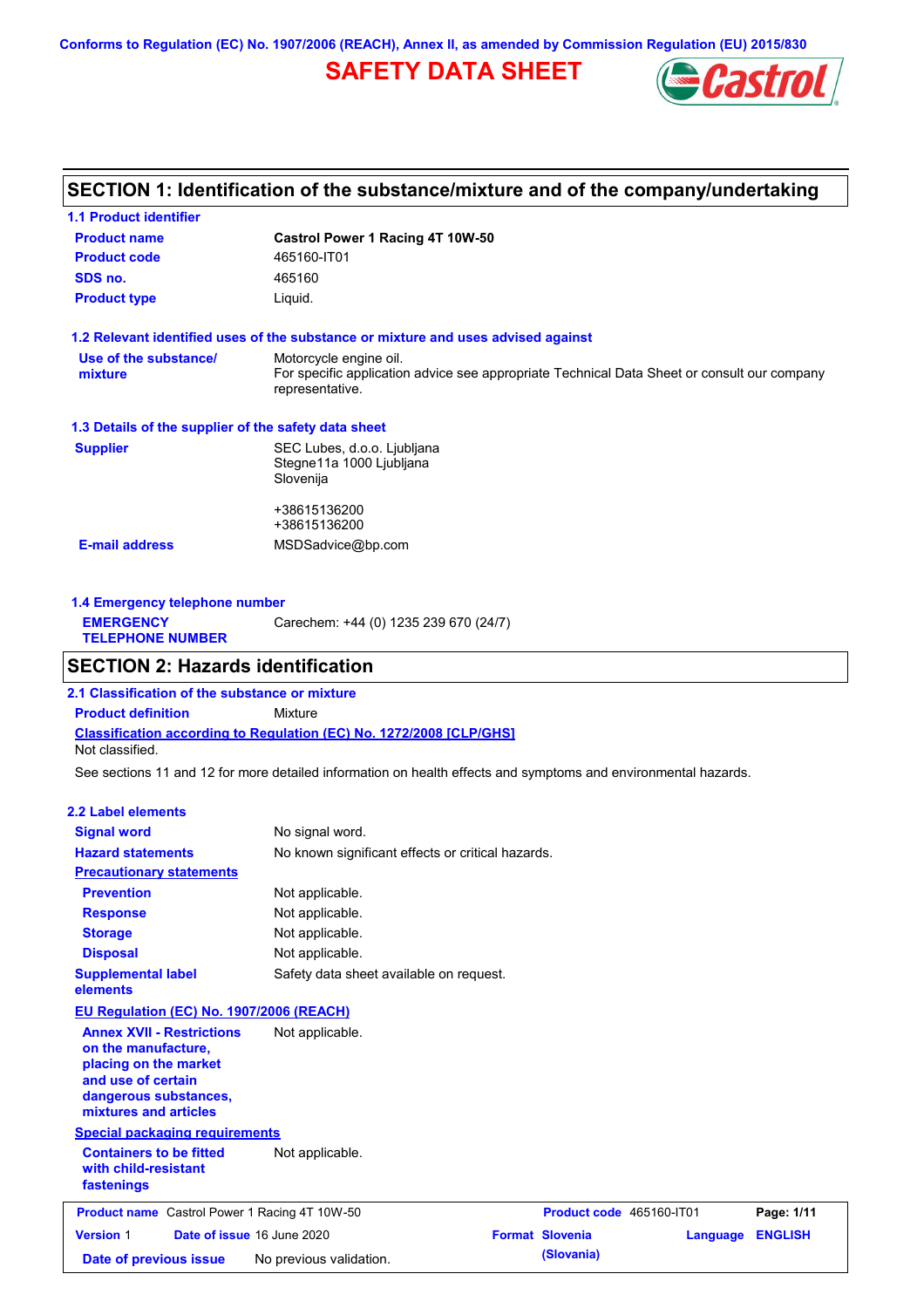## **SECTION 2: Hazards identification**

| <b>Tactile warning of danger</b>                                                                                         | Not applicable.                                                                                                                                                                                                          |
|--------------------------------------------------------------------------------------------------------------------------|--------------------------------------------------------------------------------------------------------------------------------------------------------------------------------------------------------------------------|
| 2.3 Other hazards                                                                                                        |                                                                                                                                                                                                                          |
| <b>Results of PBT and vPvB</b><br>assessment                                                                             | Product does not meet the criteria for PBT or vPvB according to Regulation (EC) No. 1907/2006,<br>Annex XIII.                                                                                                            |
| <b>Product meets the criteria</b><br>for PBT or vPvB according<br>to Regulation (EC) No.<br><b>1907/2006, Annex XIII</b> | This mixture does not contain any substances that are assessed to be a PBT or a vPvB.                                                                                                                                    |
| Other hazards which do<br>not result in classification                                                                   | Defatting to the skin.<br>USED ENGINE OILS<br>Used engine oil may contain hazardous components which have the potential to cause skin<br>cancer.<br>See Toxicological Information, section 11 of this Safety Data Sheet. |

## **SECTION 3: Composition/information on ingredients**

| <b>3.2 Mixtures</b><br><b>Product definition</b>              | Mixture<br>Highly refined base oil (IP 346 DMSO extract < 3%). Proprietary performance additives. |      |                                               |             |
|---------------------------------------------------------------|---------------------------------------------------------------------------------------------------|------|-----------------------------------------------|-------------|
| <b>Product/ingredient</b><br>name                             | <b>Identifiers</b>                                                                                | $\%$ | <b>Regulation (EC) No.</b><br>1272/2008 [CLP] | <b>Type</b> |
| Distillates (petroleum), solvent-<br>dewaxed heavy paraffinic | REACH #: 01-2119471299-27<br>EC: $265-169-7$<br>CAS: 64742-65-0<br>Index: 649-474-00-6            | -≤3  | Asp. Tox. 1, H304                             | $[1]$       |
| bis(nonylphenyl)amine                                         | REACH #: 01-2119488911-28<br>$EC: 253-249-4$<br>CAS: 36878-20-3                                   | -≤3  | Aquatic Chronic 4, H413                       | $[1]$       |

#### **See Section 16 for the full text of the H statements declared above.**

#### **Type**

[1] Substance classified with a health or environmental hazard

[2] Substance with a workplace exposure limit

[3] Substance meets the criteria for PBT according to Regulation (EC) No. 1907/2006, Annex XIII

[4] Substance meets the criteria for vPvB according to Regulation (EC) No. 1907/2006, Annex XIII

[5] Substance of equivalent concern

[6] Additional disclosure due to company policy

Occupational exposure limits, if available, are listed in Section 8.

## **SECTION 4: First aid measures**

#### **4.1 Description of first aid measures**

| Eye contact                       | In case of contact, immediately flush eyes with plenty of water for at least 15 minutes. Eyelids<br>should be held away from the eyeball to ensure thorough rinsing. Check for and remove any<br>contact lenses. Get medical attention.             |
|-----------------------------------|-----------------------------------------------------------------------------------------------------------------------------------------------------------------------------------------------------------------------------------------------------|
| <b>Skin contact</b>               | Wash skin thoroughly with soap and water or use recognised skin cleanser. Remove<br>contaminated clothing and shoes. Wash clothing before reuse. Clean shoes thoroughly before<br>reuse. Get medical attention if irritation develops.              |
| <b>Inhalation</b>                 | If inhaled, remove to fresh air. In case of inhalation of decomposition products in a fire,<br>symptoms may be delayed. The exposed person may need to be kept under medical<br>surveillance for 48 hours. Get medical attention if symptoms occur. |
| <b>Ingestion</b>                  | Do not induce vomiting unless directed to do so by medical personnel. Get medical attention if<br>symptoms occur.                                                                                                                                   |
| <b>Protection of first-aiders</b> | No action shall be taken involving any personal risk or without suitable training.                                                                                                                                                                  |

#### **4.2 Most important symptoms and effects, both acute and delayed**

See Section 11 for more detailed information on health effects and symptoms.

## **Potential acute health effects**

| <b>Inhalation</b>                                    | Exposure to decomposition products may cause a health hazard. Serious effects may be<br>delayed following exposure. |                                 |                   |
|------------------------------------------------------|---------------------------------------------------------------------------------------------------------------------|---------------------------------|-------------------|
| Ingestion                                            | No known significant effects or critical hazards.                                                                   |                                 |                   |
| <b>Product name</b> Castrol Power 1 Racing 4T 10W-50 |                                                                                                                     | <b>Product code</b> 465160-JT01 | <b>Page: 2/11</b> |

| <b>Product name</b> Castrol Power 1 Racing 4T 10W-50 |  | Product code 465160-IT01          |  | Page: 2/11             |                  |  |
|------------------------------------------------------|--|-----------------------------------|--|------------------------|------------------|--|
| <b>Version 1</b>                                     |  | <b>Date of issue 16 June 2020</b> |  | <b>Format Slovenia</b> | Language ENGLISH |  |
| Date of previous issue                               |  | No previous validation.           |  | (Slovania)             |                  |  |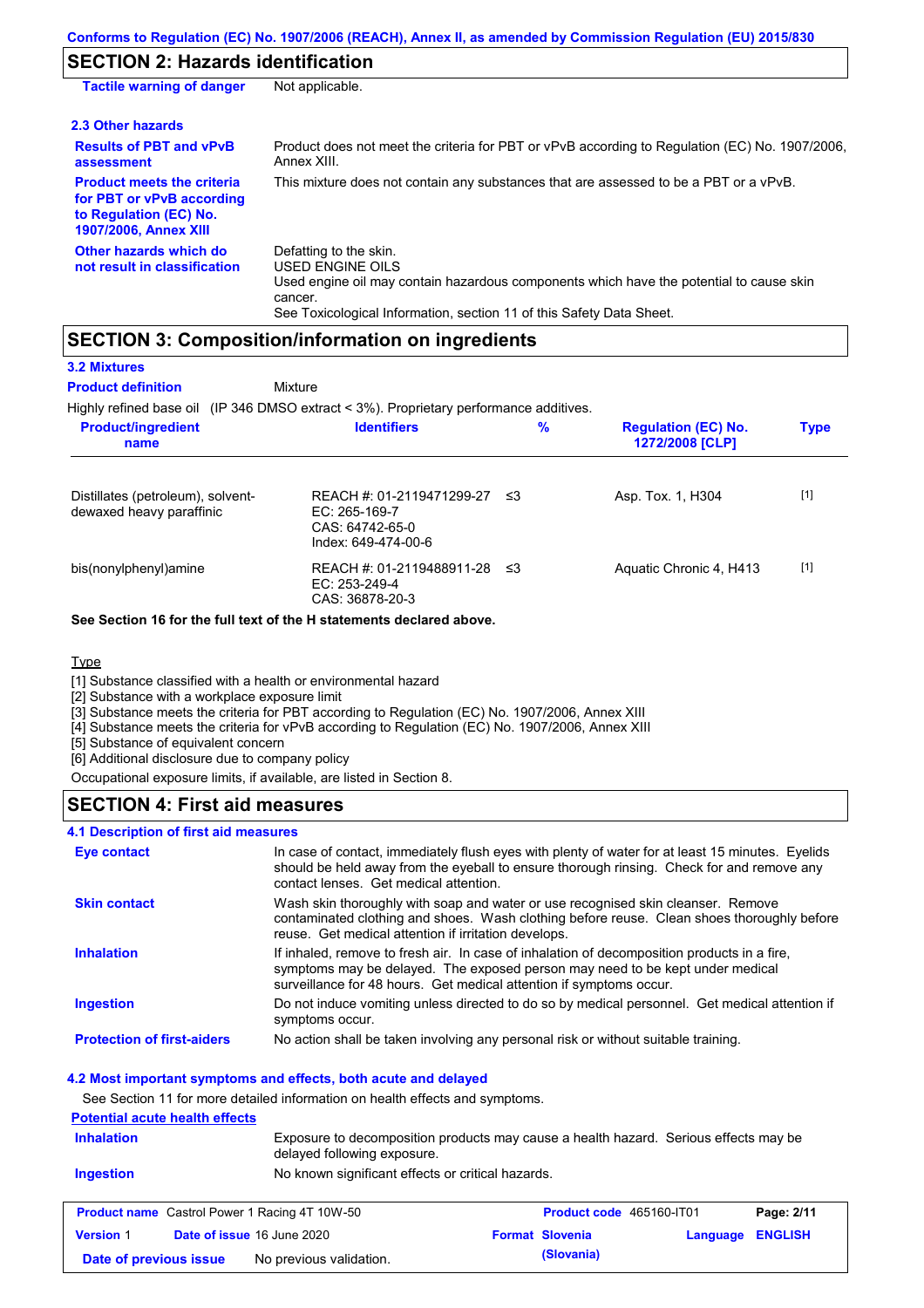# **SECTION 4: First aid measures**

| <b>Skin contact</b> | Defatting to the skin. May cause skin dryness and irritation.                                                     |
|---------------------|-------------------------------------------------------------------------------------------------------------------|
| Eye contact         | No known significant effects or critical hazards.                                                                 |
|                     | Delayed and immediate effects as well as chronic effects from short and long-term exposure                        |
| <b>Inhalation</b>   | Overexposure to the inhalation of airborne droplets or aerosols may cause irritation of the<br>respiratory tract. |
| <b>Ingestion</b>    | Ingestion of large quantities may cause nausea and diarrhoea.                                                     |
| <b>Skin contact</b> | Prolonged or repeated contact can defat the skin and lead to irritation and/or dermatitis.                        |
| <b>Eye contact</b>  | Potential risk of transient stinging or redness if accidental eye contact occurs.                                 |
|                     |                                                                                                                   |

### **4.3 Indication of any immediate medical attention and special treatment needed**

| <b>Notes to physician</b> | Treatment should in general be symptomatic and directed to relieving any effects.   |
|---------------------------|-------------------------------------------------------------------------------------|
|                           | In case of inhalation of decomposition products in a fire, symptoms may be delayed. |
|                           | The exposed person may need to be kept under medical surveillance for 48 hours.     |

# **SECTION 5: Firefighting measures**

| 5.1 Extinguishing media                                   |                                                                                                                                                                                                                                                                                                                                                                   |
|-----------------------------------------------------------|-------------------------------------------------------------------------------------------------------------------------------------------------------------------------------------------------------------------------------------------------------------------------------------------------------------------------------------------------------------------|
| <b>Suitable extinguishing</b><br>media                    | In case of fire, use foam, dry chemical or carbon dioxide extinguisher or spray.                                                                                                                                                                                                                                                                                  |
| <b>Unsuitable extinguishing</b><br>media                  | Do not use water jet. The use of a water jet may cause the fire to spread by splashing the<br>burning product.                                                                                                                                                                                                                                                    |
| 5.2 Special hazards arising from the substance or mixture |                                                                                                                                                                                                                                                                                                                                                                   |
| <b>Hazards from the</b><br>substance or mixture           | In a fire or if heated, a pressure increase will occur and the container may burst.                                                                                                                                                                                                                                                                               |
| <b>Hazardous combustion</b><br>products                   | Combustion products may include the following:<br>carbon oxides (CO, CO <sub>2</sub> ) (carbon monoxide, carbon dioxide)<br>nitrogen oxides (NO, $NO2$ etc.)                                                                                                                                                                                                      |
| 5.3 Advice for firefighters                               |                                                                                                                                                                                                                                                                                                                                                                   |
| <b>Special precautions for</b><br>fire-fighters           | No action shall be taken involving any personal risk or without suitable training. Promptly<br>isolate the scene by removing all persons from the vicinity of the incident if there is a fire.                                                                                                                                                                    |
| <b>Special protective</b><br>equipment for fire-fighters  | Fire-fighters should wear appropriate protective equipment and self-contained breathing<br>apparatus (SCBA) with a full face-piece operated in positive pressure mode. Clothing for fire-<br>fighters (including helmets, protective boots and gloves) conforming to European standard EN<br>469 will provide a basic level of protection for chemical incidents. |

## **SECTION 6: Accidental release measures**

|                                                          | 6.1 Personal precautions, protective equipment and emergency procedures                                                                                                                                                                                                                                                                                                                        |
|----------------------------------------------------------|------------------------------------------------------------------------------------------------------------------------------------------------------------------------------------------------------------------------------------------------------------------------------------------------------------------------------------------------------------------------------------------------|
| For non-emergency<br>personnel                           | No action shall be taken involving any personal risk or without suitable training. Evacuate<br>surrounding areas. Keep unnecessary and unprotected personnel from entering. Do not touch<br>or walk through spilt material. Floors may be slippery; use care to avoid falling. Put on<br>appropriate personal protective equipment.                                                            |
| For emergency responders                                 | If specialised clothing is required to deal with the spillage, take note of any information in<br>Section 8 on suitable and unsuitable materials. See also the information in "For non-<br>emergency personnel".                                                                                                                                                                               |
| <b>6.2 Environmental</b><br>precautions                  | Avoid dispersal of spilt material and runoff and contact with soil, waterways, drains and sewers.<br>Inform the relevant authorities if the product has caused environmental pollution (sewers,<br>waterways, soil or air).                                                                                                                                                                    |
| 6.3 Methods and material for containment and cleaning up |                                                                                                                                                                                                                                                                                                                                                                                                |
| <b>Small spill</b>                                       | Stop leak if without risk. Move containers from spill area. Absorb with an inert material and<br>place in an appropriate waste disposal container. Dispose of via a licensed waste disposal<br>contractor.                                                                                                                                                                                     |
| Large spill                                              | Stop leak if without risk. Move containers from spill area. Prevent entry into sewers, water<br>courses, basements or confined areas. Contain and collect spillage with non-combustible,<br>absorbent material e.g. sand, earth, vermiculite or diatomaceous earth and place in container<br>for disposal according to local regulations. Dispose of via a licensed waste disposal contractor. |

| <b>Product name</b> Castrol Power 1 Racing 4T 10W-50 |  | Product code 465160-IT01          |  | Page: 3/11             |                  |  |
|------------------------------------------------------|--|-----------------------------------|--|------------------------|------------------|--|
| <b>Version 1</b>                                     |  | <b>Date of issue 16 June 2020</b> |  | <b>Format Slovenia</b> | Language ENGLISH |  |
| Date of previous issue                               |  | No previous validation.           |  | (Slovania)             |                  |  |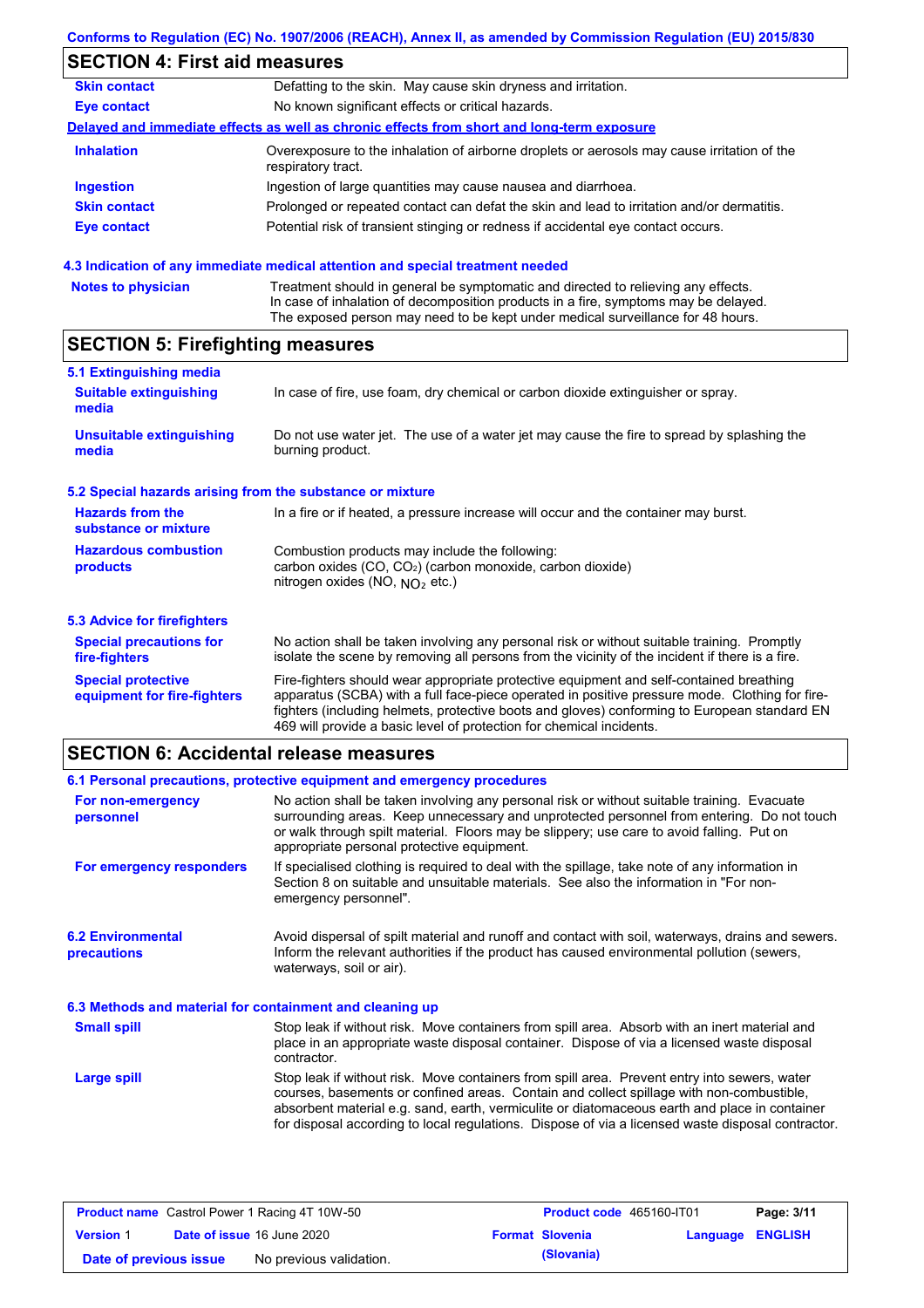### **SECTION 6: Accidental release measures**

| 6.4 Reference to other | See Section 1 for emergency contact information.                            |
|------------------------|-----------------------------------------------------------------------------|
| sections               | See Section 5 for firefighting measures.                                    |
|                        | See Section 8 for information on appropriate personal protective equipment. |
|                        | See Section 12 for environmental precautions.                               |
|                        | See Section 13 for additional waste treatment information.                  |

## **SECTION 7: Handling and storage**

| 7.1 Precautions for safe handling                                                    |                                                                                                                                                                                                                                                                                                                                                                                                                                                                                          |
|--------------------------------------------------------------------------------------|------------------------------------------------------------------------------------------------------------------------------------------------------------------------------------------------------------------------------------------------------------------------------------------------------------------------------------------------------------------------------------------------------------------------------------------------------------------------------------------|
| <b>Protective measures</b>                                                           | Put on appropriate personal protective equipment.                                                                                                                                                                                                                                                                                                                                                                                                                                        |
| <b>Advice on general</b><br>occupational hygiene                                     | Eating, drinking and smoking should be prohibited in areas where this material is handled,<br>stored and processed. Wash thoroughly after handling. Remove contaminated clothing and<br>protective equipment before entering eating areas. See also Section 8 for additional<br>information on hygiene measures.                                                                                                                                                                         |
| <b>7.2 Conditions for safe</b><br>storage, including any<br><i>incompatibilities</i> | Store in accordance with local regulations. Store in a dry, cool and well-ventilated area, away<br>from incompatible materials (see Section 10). Keep away from heat and direct sunlight. Keep<br>container tightly closed and sealed until ready for use. Containers that have been opened must<br>be carefully resealed and kept upright to prevent leakage. Store and use only in equipment/<br>containers designed for use with this product. Do not store in unlabelled containers. |
| <b>Not suitable</b>                                                                  | Prolonged exposure to elevated temperature                                                                                                                                                                                                                                                                                                                                                                                                                                               |
| 7.3 Specific end use(s)                                                              |                                                                                                                                                                                                                                                                                                                                                                                                                                                                                          |
| <b>Recommendations</b>                                                               | See section 1.2 and Exposure scenarios in annex, if applicable.                                                                                                                                                                                                                                                                                                                                                                                                                          |
|                                                                                      | CECTION 0. Evacouse controlainescanal protection                                                                                                                                                                                                                                                                                                                                                                                                                                         |

## **SECTION 8: Exposure controls/personal protection**

#### **8.1 Control parameters**

#### **Occupational exposure limits** No exposure limit value known.

Whilst specific OELs for certain components may be shown in this section, other components may be present in any mist, vapour or dust produced. Therefore, the specific OELs may not be applicable to the product as a whole and are provided for guidance only.

**Recommended monitoring procedures**

If this product contains ingredients with exposure limits, personal, workplace atmosphere or biological monitoring may be required to determine the effectiveness of the ventilation or other control measures and/or the necessity to use respiratory protective equipment. Reference should be made to monitoring standards, such as the following: European Standard EN 689 (Workplace atmospheres - Guidance for the assessment of exposure by inhalation to chemical agents for comparison with limit values and measurement strategy) European Standard EN 14042 (Workplace atmospheres - Guide for the application and use of procedures for the assessment of exposure to chemical and biological agents) European Standard EN 482 (Workplace atmospheres - General requirements for the performance of procedures for the measurement of chemical agents) Reference to national guidance documents for methods for the determination of hazardous substances will also be required.

#### **Derived No Effect Level**

No DNELs/DMELs available.

#### **Predicted No Effect Concentration**

No PNECs available

| <b>Appropriate engineering</b><br><b>controls</b>    |                                                                                                                                                                                                                                                                                                                                                                                                                                    | Provide exhaust ventilation or other engineering controls to keep the relevant airborne<br>concentrations below their respective occupational exposure limits.<br>All activities involving chemicals should be assessed for their risks to health, to ensure<br>exposures are adequately controlled. Personal protective equipment should only be considered<br>after other forms of control measures (e.g. engineering controls) have been suitably evaluated.<br>Personal protective equipment should conform to appropriate standards, be suitable for use, be |                          |          |                |
|------------------------------------------------------|------------------------------------------------------------------------------------------------------------------------------------------------------------------------------------------------------------------------------------------------------------------------------------------------------------------------------------------------------------------------------------------------------------------------------------|-------------------------------------------------------------------------------------------------------------------------------------------------------------------------------------------------------------------------------------------------------------------------------------------------------------------------------------------------------------------------------------------------------------------------------------------------------------------------------------------------------------------------------------------------------------------|--------------------------|----------|----------------|
|                                                      | kept in good condition and properly maintained.<br>Your supplier of personal protective equipment should be consulted for advice on selection and<br>appropriate standards. For further information contact your national organisation for standards.<br>The final choice of protective equipment will depend upon a risk assessment. It is important to<br>ensure that all items of personal protective equipment are compatible. |                                                                                                                                                                                                                                                                                                                                                                                                                                                                                                                                                                   |                          |          |                |
| <b>Individual protection measures</b>                |                                                                                                                                                                                                                                                                                                                                                                                                                                    |                                                                                                                                                                                                                                                                                                                                                                                                                                                                                                                                                                   |                          |          |                |
| <b>Hygiene measures</b>                              | Wash hands, forearms and face thoroughly after handling chemical products, before eating,<br>smoking and using the lavatory and at the end of the working period. Ensure that eyewash<br>stations and safety showers are close to the workstation location.                                                                                                                                                                        |                                                                                                                                                                                                                                                                                                                                                                                                                                                                                                                                                                   |                          |          |                |
| <b>Respiratory protection</b>                        |                                                                                                                                                                                                                                                                                                                                                                                                                                    |                                                                                                                                                                                                                                                                                                                                                                                                                                                                                                                                                                   |                          |          |                |
| <b>Product name</b> Castrol Power 1 Racing 4T 10W-50 |                                                                                                                                                                                                                                                                                                                                                                                                                                    |                                                                                                                                                                                                                                                                                                                                                                                                                                                                                                                                                                   | Product code 465160-IT01 |          | Page: 4/11     |
| Date of issue 16 June 2020<br><b>Version 1</b>       |                                                                                                                                                                                                                                                                                                                                                                                                                                    |                                                                                                                                                                                                                                                                                                                                                                                                                                                                                                                                                                   | <b>Format Slovenia</b>   | Language | <b>ENGLISH</b> |

**Date of previous issue** No previous validation. **(Slovania)**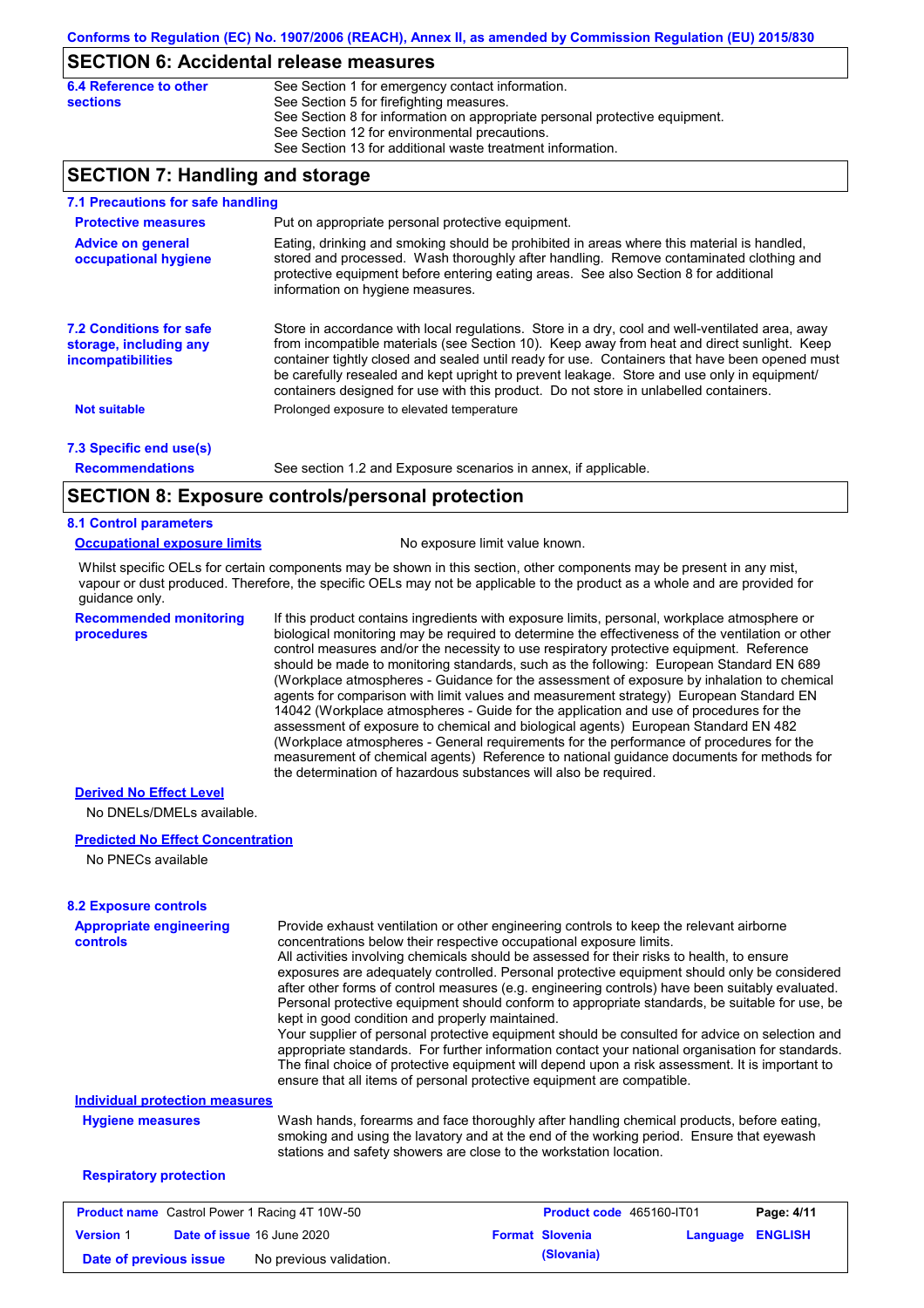# **SECTION 8: Exposure controls/personal protection**

|                            | In case of insufficient ventilation, wear suitable respiratory equipment.<br>The correct choice of respiratory protection depends upon the chemicals being handled, the<br>conditions of work and use, and the condition of the respiratory equipment. Safety procedures<br>should be developed for each intended application. Respiratory protection equipment should<br>therefore be chosen in consultation with the supplier/manufacturer and with a full assessment<br>of the working conditions.                                                                                                                                             |
|----------------------------|---------------------------------------------------------------------------------------------------------------------------------------------------------------------------------------------------------------------------------------------------------------------------------------------------------------------------------------------------------------------------------------------------------------------------------------------------------------------------------------------------------------------------------------------------------------------------------------------------------------------------------------------------|
| <b>Eye/face protection</b> | Safety glasses with side shields.                                                                                                                                                                                                                                                                                                                                                                                                                                                                                                                                                                                                                 |
| <b>Skin protection</b>     |                                                                                                                                                                                                                                                                                                                                                                                                                                                                                                                                                                                                                                                   |
| <b>Hand protection</b>     | <b>General Information:</b>                                                                                                                                                                                                                                                                                                                                                                                                                                                                                                                                                                                                                       |
|                            | Because specific work environments and material handling practices vary, safety procedures<br>should be developed for each intended application. The correct choice of protective gloves<br>depends upon the chemicals being handled, and the conditions of work and use. Most gloves<br>provide protection for only a limited time before they must be discarded and replaced (even the<br>best chemically resistant gloves will break down after repeated chemical exposures).                                                                                                                                                                  |
|                            | Gloves should be chosen in consultation with the supplier / manufacturer and taking account of<br>a full assessment of the working conditions.                                                                                                                                                                                                                                                                                                                                                                                                                                                                                                    |
|                            | Recommended: Nitrile gloves.<br><b>Breakthrough time:</b>                                                                                                                                                                                                                                                                                                                                                                                                                                                                                                                                                                                         |
|                            | Breakthrough time data are generated by glove manufacturers under laboratory test conditions<br>and represent how long a glove can be expected to provide effective permeation resistance. It<br>is important when following breakthrough time recommendations that actual workplace<br>conditions are taken into account. Always consult with your glove supplier for up-to-date<br>technical information on breakthrough times for the recommended glove type.<br>Our recommendations on the selection of gloves are as follows:                                                                                                                |
|                            | Continuous contact:                                                                                                                                                                                                                                                                                                                                                                                                                                                                                                                                                                                                                               |
|                            | Gloves with a minimum breakthrough time of 240 minutes, or >480 minutes if suitable gloves<br>can be obtained.<br>If suitable gloves are not available to offer that level of protection, gloves with shorter<br>breakthrough times may be acceptable as long as appropriate glove maintenance and                                                                                                                                                                                                                                                                                                                                                |
|                            | replacement regimes are determined and adhered to.                                                                                                                                                                                                                                                                                                                                                                                                                                                                                                                                                                                                |
|                            | Short-term / splash protection:                                                                                                                                                                                                                                                                                                                                                                                                                                                                                                                                                                                                                   |
|                            | Recommended breakthrough times as above.<br>It is recognised that for short-term, transient exposures, gloves with shorter breakthrough times<br>may commonly be used. Therefore, appropriate maintenance and replacement regimes must<br>be determined and rigorously followed.                                                                                                                                                                                                                                                                                                                                                                  |
|                            | <b>Glove Thickness:</b>                                                                                                                                                                                                                                                                                                                                                                                                                                                                                                                                                                                                                           |
|                            | For general applications, we recommend gloves with a thickness typically greater than 0.35 mm.                                                                                                                                                                                                                                                                                                                                                                                                                                                                                                                                                    |
|                            | It should be emphasised that glove thickness is not necessarily a good predictor of glove<br>resistance to a specific chemical, as the permeation efficiency of the glove will be dependent<br>on the exact composition of the glove material. Therefore, glove selection should also be based<br>on consideration of the task requirements and knowledge of breakthrough times.<br>Glove thickness may also vary depending on the glove manufacturer, the glove type and the<br>glove model. Therefore, the manufacturers' technical data should always be taken into account<br>to ensure selection of the most appropriate glove for the task. |
|                            | Note: Depending on the activity being conducted, gloves of varying thickness may be required<br>for specific tasks. For example:                                                                                                                                                                                                                                                                                                                                                                                                                                                                                                                  |
|                            | • Thinner gloves (down to 0.1 mm or less) may be required where a high degree of manual<br>dexterity is needed. However, these gloves are only likely to give short duration protection and<br>would normally be just for single use applications, then disposed of.                                                                                                                                                                                                                                                                                                                                                                              |
|                            | • Thicker gloves (up to 3 mm or more) may be required where there is a mechanical (as well<br>as a chemical) risk i.e. where there is abrasion or puncture potential.                                                                                                                                                                                                                                                                                                                                                                                                                                                                             |

| <b>Product name</b> Castrol Power 1 Racing 4T 10W-50 |  |                                   | Product code 465160-IT01 |                        | Page: 5/11              |  |
|------------------------------------------------------|--|-----------------------------------|--------------------------|------------------------|-------------------------|--|
| <b>Version 1</b>                                     |  | <b>Date of issue 16 June 2020</b> |                          | <b>Format Slovenia</b> | <b>Language ENGLISH</b> |  |
| Date of previous issue                               |  | No previous validation.           |                          | (Slovania)             |                         |  |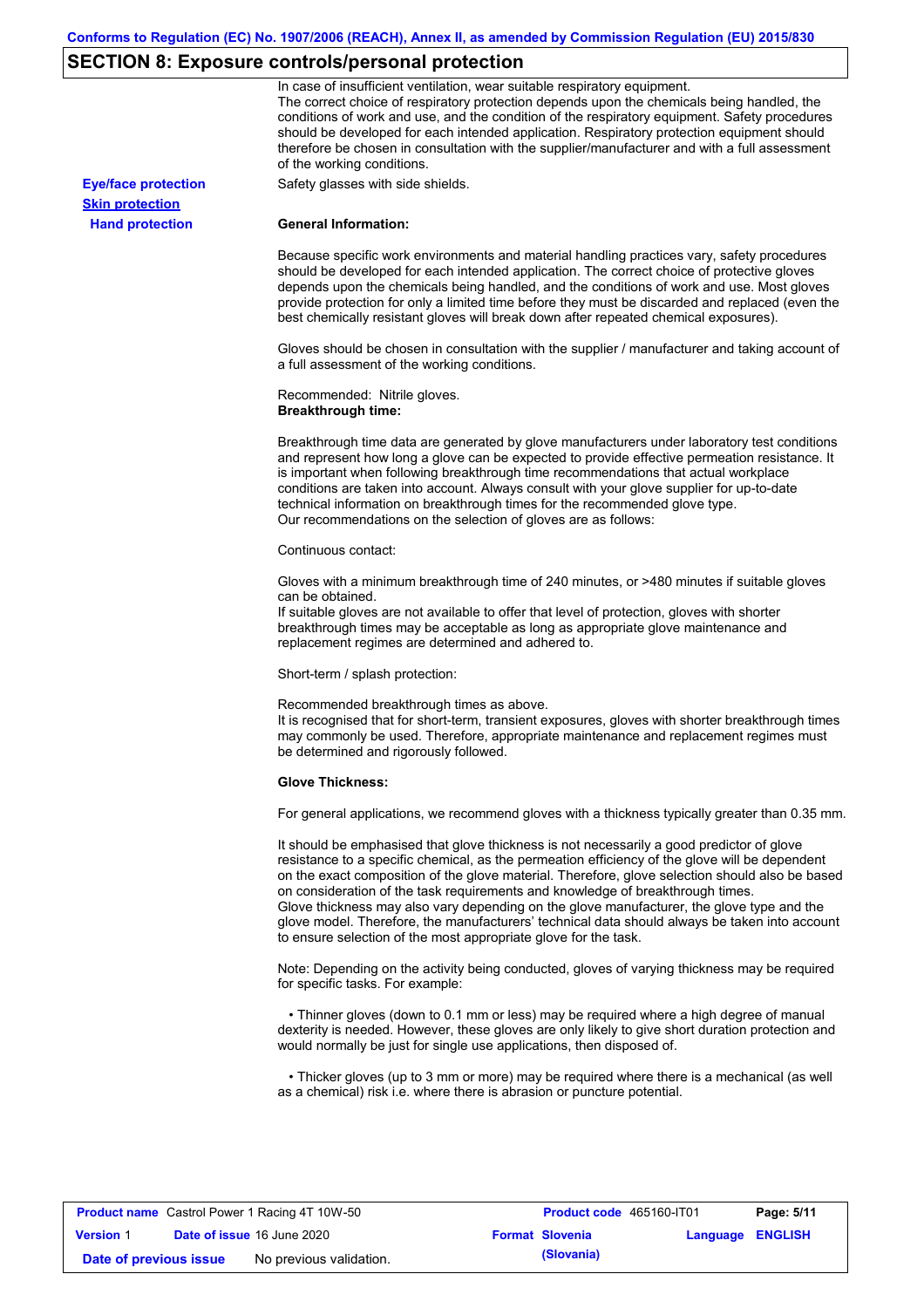# **SECTION 8: Exposure controls/personal protection**

| <b>Skin and body</b>                      | Use of protective clothing is good industrial practice.<br>Personal protective equipment for the body should be selected based on the task being<br>performed and the risks involved and should be approved by a specialist before handling this<br>product.<br>Cotton or polyester/cotton overalls will only provide protection against light superficial<br>contamination that will not soak through to the skin. Overalls should be laundered on a regular<br>basis. When the risk of skin exposure is high (e.g. when cleaning up spillages or if there is a<br>risk of splashing) then chemical resistant aprons and/or impervious chemical suits and boots<br>will be required. |
|-------------------------------------------|---------------------------------------------------------------------------------------------------------------------------------------------------------------------------------------------------------------------------------------------------------------------------------------------------------------------------------------------------------------------------------------------------------------------------------------------------------------------------------------------------------------------------------------------------------------------------------------------------------------------------------------------------------------------------------------|
| <b>Refer to standards:</b>                | Respiratory protection: EN 529<br>Gloves: EN 420, EN 374<br>Eye protection: EN 166<br>Filtering half-mask: EN 149<br>Filtering half-mask with valve: EN 405<br>Half-mask: EN 140 plus filter<br>Full-face mask: EN 136 plus filter<br>Particulate filters: EN 143<br>Gas/combined filters: EN 14387                                                                                                                                                                                                                                                                                                                                                                                   |
| <b>Environmental exposure</b><br>controls | Emissions from ventilation or work process equipment should be checked to ensure they<br>comply with the requirements of environmental protection legislation. In some cases, fume<br>scrubbers, filters or engineering modifications to the process equipment will be necessary to<br>reduce emissions to acceptable levels.                                                                                                                                                                                                                                                                                                                                                         |

## **SECTION 9: Physical and chemical properties**

## **9.1 Information on basic physical and chemical properties**

| <b>Appearance</b>                                      |                                                                                                                                         |
|--------------------------------------------------------|-----------------------------------------------------------------------------------------------------------------------------------------|
| <b>Physical state</b>                                  | Liquid.                                                                                                                                 |
| Colour                                                 | Red.                                                                                                                                    |
| <b>Odour</b>                                           | Not available.                                                                                                                          |
| <b>Odour threshold</b>                                 | Not available.                                                                                                                          |
| pH                                                     | Not available.                                                                                                                          |
| <b>Melting point/freezing point</b>                    | Not available.                                                                                                                          |
| Initial boiling point and boiling<br>range             | Not available.                                                                                                                          |
| <b>Pour point</b>                                      | $-36 °C$                                                                                                                                |
| <b>Flash point</b>                                     | Closed cup: 208°C (406.4°F) [Pensky-Martens.]                                                                                           |
| <b>Evaporation rate</b>                                | Not available.                                                                                                                          |
| <b>Flammability (solid, gas)</b>                       | Not available.                                                                                                                          |
| <b>Upper/lower flammability or</b><br>explosive limits | Not available.                                                                                                                          |
| <b>Vapour pressure</b>                                 | Not available.                                                                                                                          |
| <b>Vapour density</b>                                  | Not available.                                                                                                                          |
| <b>Relative density</b>                                | Not available.                                                                                                                          |
| <b>Density</b>                                         | $<$ 1000 kg/m <sup>3</sup> (<1 g/cm <sup>3</sup> ) at 20 <sup>°</sup> C                                                                 |
| <b>Solubility(ies)</b>                                 | insoluble in water.                                                                                                                     |
| <b>Partition coefficient: n-octanol/</b><br>water      | Not available.                                                                                                                          |
| <b>Auto-ignition temperature</b>                       | Not available.                                                                                                                          |
| <b>Decomposition temperature</b>                       | Not available.                                                                                                                          |
| <b>Viscosity</b>                                       | Kinematic: 112 mm <sup>2</sup> /s (112 cSt) at $40^{\circ}$ C<br>Kinematic: 16.4 to 17.8 mm <sup>2</sup> /s (16.4 to 17.8 cSt) at 100°C |
| <b>Explosive properties</b>                            | Not available.                                                                                                                          |
| <b>Oxidising properties</b>                            | Not available.                                                                                                                          |

#### **9.2 Other information**

No additional information.

| <b>Product name</b> Castrol Power 1 Racing 4T 10W-50 |  |                                   | <b>Product code</b> 465160-IT01 |                        | Page: 6/11              |  |
|------------------------------------------------------|--|-----------------------------------|---------------------------------|------------------------|-------------------------|--|
| <b>Version 1</b>                                     |  | <b>Date of issue 16 June 2020</b> |                                 | <b>Format Slovenia</b> | <b>Language ENGLISH</b> |  |
| Date of previous issue                               |  | No previous validation.           |                                 | (Slovania)             |                         |  |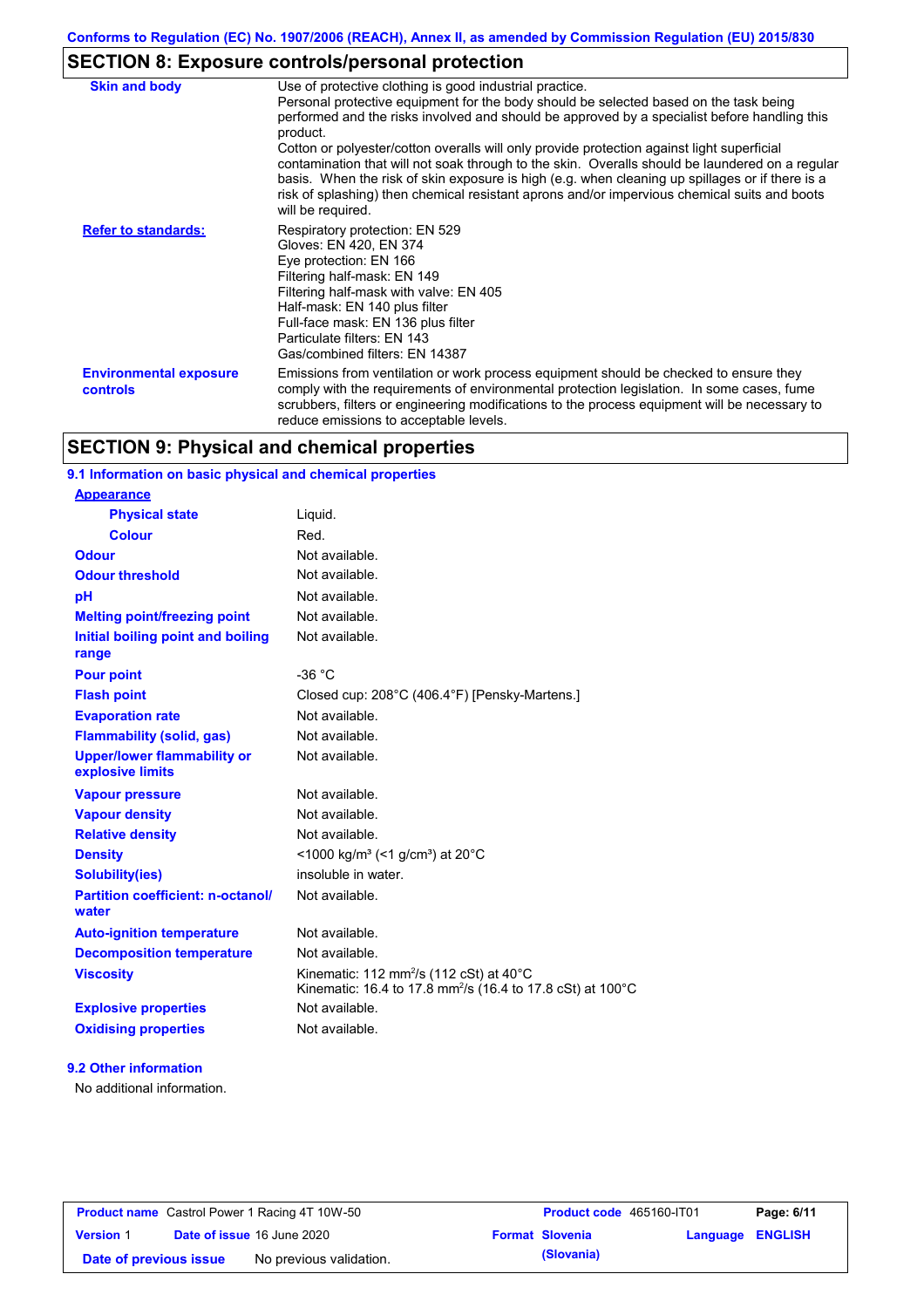|                                                   | <b>SECTION 10: Stability and reactivity</b>                                                                                                                             |  |  |  |
|---------------------------------------------------|-------------------------------------------------------------------------------------------------------------------------------------------------------------------------|--|--|--|
| <b>10.1 Reactivity</b>                            | No specific test data available for this product. Refer to Conditions to avoid and Incompatible<br>materials for additional information.                                |  |  |  |
| <b>10.2 Chemical stability</b>                    | The product is stable.                                                                                                                                                  |  |  |  |
| <b>10.3 Possibility of</b><br>hazardous reactions | Under normal conditions of storage and use, hazardous reactions will not occur.<br>Under normal conditions of storage and use, hazardous polymerisation will not occur. |  |  |  |
| <b>10.4 Conditions to avoid</b>                   | Avoid all possible sources of ignition (spark or flame).                                                                                                                |  |  |  |
| <b>10.5 Incompatible materials</b>                | Reactive or incompatible with the following materials: oxidising materials.                                                                                             |  |  |  |
| <b>10.6 Hazardous</b><br>decomposition products   | Under normal conditions of storage and use, hazardous decomposition products should not be<br>produced.                                                                 |  |  |  |

## **SECTION 11: Toxicological information**

| 11.1 Information on toxicological effects          |                                                                                                                                                                                                                                                                                                                                                                                                                 |
|----------------------------------------------------|-----------------------------------------------------------------------------------------------------------------------------------------------------------------------------------------------------------------------------------------------------------------------------------------------------------------------------------------------------------------------------------------------------------------|
| <b>Acute toxicity estimates</b>                    |                                                                                                                                                                                                                                                                                                                                                                                                                 |
| Not available.                                     |                                                                                                                                                                                                                                                                                                                                                                                                                 |
| <b>Information on likely</b><br>routes of exposure | Routes of entry anticipated: Dermal, Inhalation.                                                                                                                                                                                                                                                                                                                                                                |
| <b>Potential acute health effects</b>              |                                                                                                                                                                                                                                                                                                                                                                                                                 |
| <b>Inhalation</b>                                  | Exposure to decomposition products may cause a health hazard. Serious effects may be<br>delayed following exposure.                                                                                                                                                                                                                                                                                             |
| <b>Ingestion</b>                                   | No known significant effects or critical hazards.                                                                                                                                                                                                                                                                                                                                                               |
| <b>Skin contact</b>                                | Defatting to the skin. May cause skin dryness and irritation.                                                                                                                                                                                                                                                                                                                                                   |
| <b>Eye contact</b>                                 | No known significant effects or critical hazards.                                                                                                                                                                                                                                                                                                                                                               |
|                                                    | <b>Symptoms related to the physical, chemical and toxicological characteristics</b>                                                                                                                                                                                                                                                                                                                             |
| <b>Inhalation</b>                                  | No specific data.                                                                                                                                                                                                                                                                                                                                                                                               |
| <b>Ingestion</b>                                   | No specific data.                                                                                                                                                                                                                                                                                                                                                                                               |
| <b>Skin contact</b>                                | Adverse symptoms may include the following:<br>irritation<br>dryness<br>cracking                                                                                                                                                                                                                                                                                                                                |
| <b>Eye contact</b>                                 | No specific data.                                                                                                                                                                                                                                                                                                                                                                                               |
|                                                    | Delayed and immediate effects as well as chronic effects from short and long-term exposure                                                                                                                                                                                                                                                                                                                      |
| <b>Inhalation</b>                                  | Overexposure to the inhalation of airborne droplets or aerosols may cause irritation of the<br>respiratory tract.                                                                                                                                                                                                                                                                                               |
| <b>Ingestion</b>                                   | Ingestion of large quantities may cause nausea and diarrhoea.                                                                                                                                                                                                                                                                                                                                                   |
| <b>Skin contact</b>                                | Prolonged or repeated contact can defat the skin and lead to irritation and/or dermatitis.                                                                                                                                                                                                                                                                                                                      |
| <b>Eye contact</b>                                 | Potential risk of transient stinging or redness if accidental eye contact occurs.                                                                                                                                                                                                                                                                                                                               |
| <b>Potential chronic health effects</b>            |                                                                                                                                                                                                                                                                                                                                                                                                                 |
| <b>General</b>                                     | <b>USED ENGINE OILS</b><br>Combustion products resulting from the operation of internal combustion engines contaminate<br>engine oils during use. Used engine oil may contain hazardous components which have the<br>potential to cause skin cancer. Frequent or prolonged contact with all types and makes of used<br>engine oil must therefore be avoided and a high standard of personal hygiene maintained. |
| <b>Carcinogenicity</b>                             | No known significant effects or critical hazards.                                                                                                                                                                                                                                                                                                                                                               |
| <b>Mutagenicity</b>                                | No known significant effects or critical hazards.                                                                                                                                                                                                                                                                                                                                                               |
| <b>Developmental effects</b>                       | No known significant effects or critical hazards.                                                                                                                                                                                                                                                                                                                                                               |
| <b>Fertility effects</b>                           | No known significant effects or critical hazards.                                                                                                                                                                                                                                                                                                                                                               |

## **SECTION 12: Ecological information**

#### **12.1 Toxicity**

**Environmental hazards** Not classified as dangerous

### **12.2 Persistence and degradability**

Expected to be biodegradable.

|                        | <b>Product name</b> Castrol Power 1 Racing 4T 10W-50 | Product code 465160-IT01 |                  | Page: 7/11 |
|------------------------|------------------------------------------------------|--------------------------|------------------|------------|
| <b>Version 1</b>       | <b>Date of issue 16 June 2020</b>                    | <b>Format Slovenia</b>   | Language ENGLISH |            |
| Date of previous issue | No previous validation.                              | (Slovania)               |                  |            |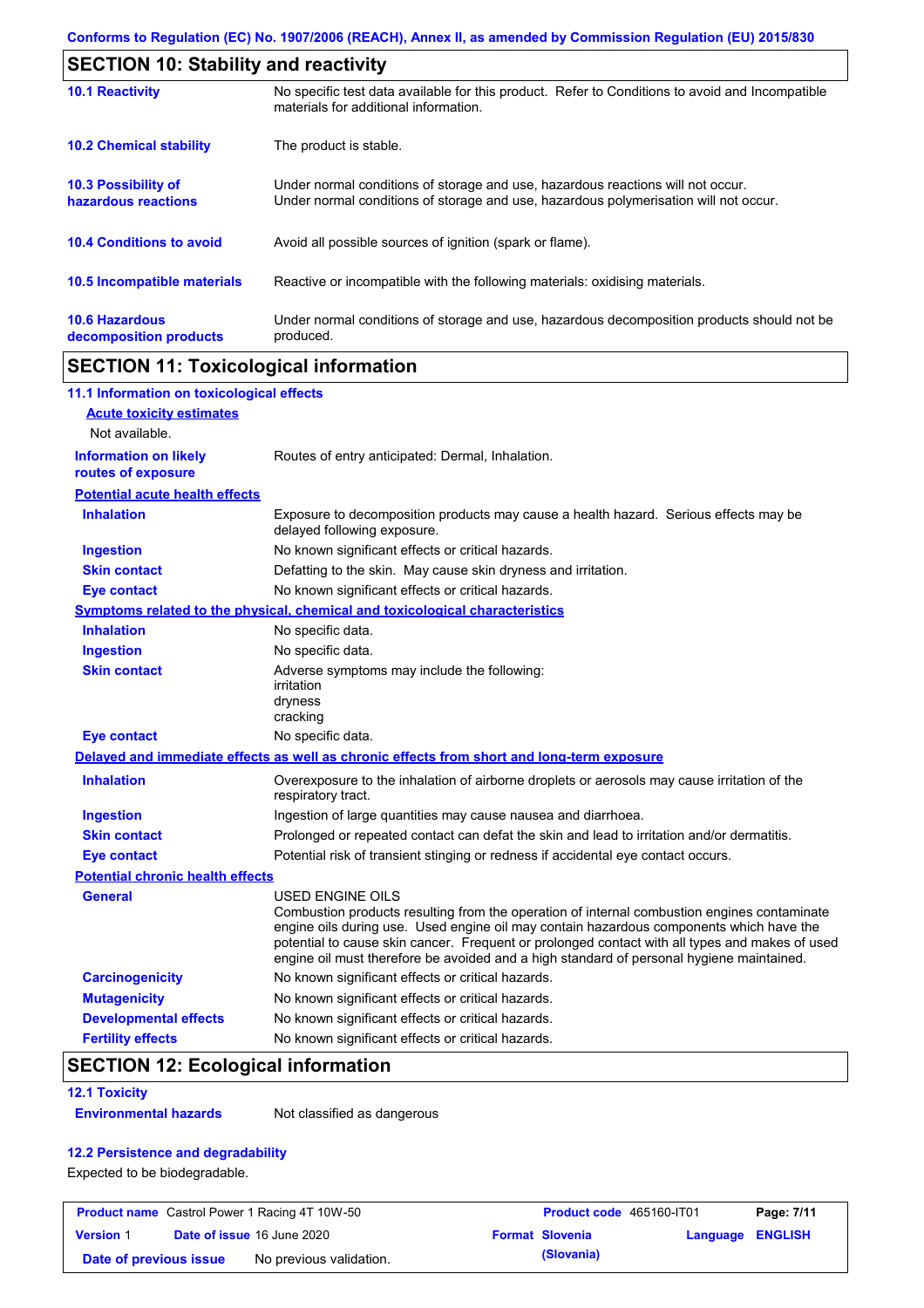## **SECTION 12: Ecological information**

#### **12.3 Bioaccumulative potential**

This product is not expected to bioaccumulate through food chains in the environment.

| <b>12.4 Mobility in soil</b>                                  |                                                                      |
|---------------------------------------------------------------|----------------------------------------------------------------------|
| <b>Soil/water partition</b><br>coefficient (K <sub>oc</sub> ) | Not available.                                                       |
| <b>Mobility</b>                                               | Spillages may penetrate the soil causing ground water contamination. |

#### **12.5 Results of PBT and vPvB assessment**

Product does not meet the criteria for PBT or vPvB according to Regulation (EC) No. 1907/2006, Annex XIII.

#### **12.6 Other adverse effects**

**Other ecological information**

Spills may form a film on water surfaces causing physical damage to organisms. Oxygen transfer could also be impaired.

## **SECTION 13: Disposal considerations**

| <b>13.1 Waste treatment methods</b> |                                                                                                                                                                      |
|-------------------------------------|----------------------------------------------------------------------------------------------------------------------------------------------------------------------|
| <b>Product</b>                      |                                                                                                                                                                      |
| <b>Methods of disposal</b>          | Where possible, arrange for product to be recycled. Dispose of via an authorised person/<br>licensed waste disposal contractor in accordance with local regulations. |
| <b>Hazardous waste</b>              | Yes.                                                                                                                                                                 |
| European waste catalogue (EWC)      |                                                                                                                                                                      |

| Waste code | <b>Waste designation</b>                                        |
|------------|-----------------------------------------------------------------|
| $130205*$  | mineral-based non-chlorinated engine, gear and lubricating oils |

However, deviation from the intended use and/or the presence of any potential contaminants may require an alternative waste disposal code to be assigned by the end user.

| <b>Packaging</b>           |                                                                                                                                                                                                                                         |
|----------------------------|-----------------------------------------------------------------------------------------------------------------------------------------------------------------------------------------------------------------------------------------|
| <b>Methods of disposal</b> | Where possible, arrange for product to be recycled. Dispose of via an authorised person/<br>licensed waste disposal contractor in accordance with local regulations.                                                                    |
| <b>Special precautions</b> | This material and its container must be disposed of in a safe way. Empty containers or liners<br>may retain some product residues. Avoid dispersal of spilt material and runoff and contact with<br>soil, waterways, drains and sewers. |
| Slovenia - Hazardous waste | This product is classified as dangerous according to Slovenian waste treatment rules [Ur.l. RS,<br>No. 45/2000 as amended and adapted].                                                                                                 |
| <b>References</b>          | Commission 2014/955/EU<br>Directive 2008/98/EC                                                                                                                                                                                          |

## **SECTION 14: Transport information**

|                                           | <b>ADR/RID</b> | <b>ADN</b>     | <b>IMDG</b>    | <b>IATA</b>    |
|-------------------------------------------|----------------|----------------|----------------|----------------|
| 14.1 UN number                            | Not regulated. | Not regulated. | Not regulated. | Not regulated. |
| 14.2 UN proper<br>shipping name           |                |                | ۰              |                |
| <b>14.3 Transport</b><br>hazard class(es) |                |                | ۰              |                |
| 14.4 Packing<br>group                     |                |                |                |                |
| 14.5<br><b>Environmental</b><br>hazards   | No.            | No.            | No.            | No.            |
| <b>Additional</b><br>information          |                |                |                |                |

#### **14.6 Special precautions for**  Not available.

**user**

| <b>Product name</b> Castrol Power 1 Racing 4T 10W-50 |  | Product code 465160-IT01          |  | Page: 8/11             |                  |  |
|------------------------------------------------------|--|-----------------------------------|--|------------------------|------------------|--|
| <b>Version 1</b>                                     |  | <b>Date of issue 16 June 2020</b> |  | <b>Format Slovenia</b> | Language ENGLISH |  |
| Date of previous issue                               |  | No previous validation.           |  | (Slovania)             |                  |  |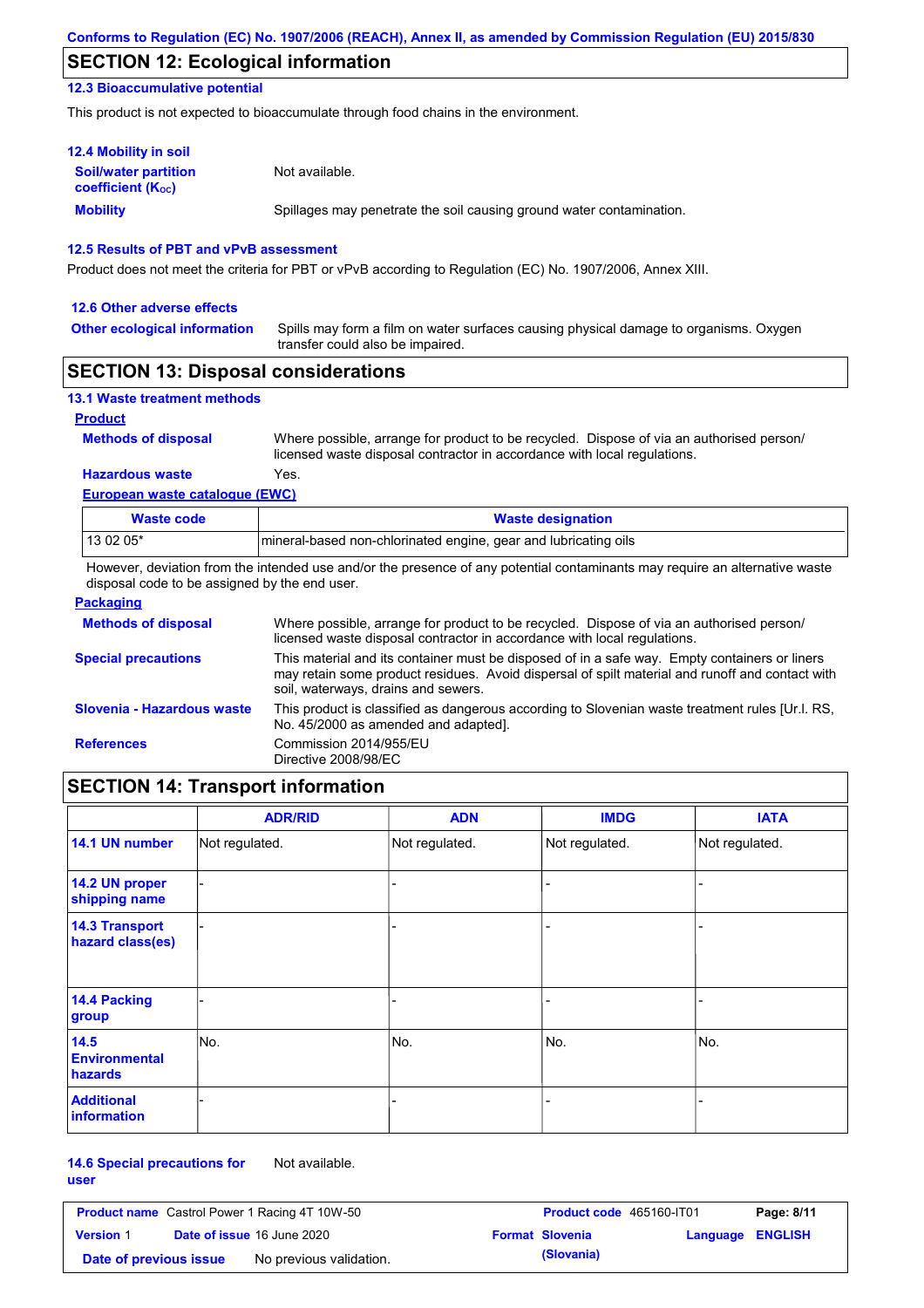# **SECTION 14: Transport information**

**14.7 Transport in bulk according to Annex II of Marpol and the IBC Code**

Not available.

## **SECTION 15: Regulatory information**

|                                                                                                                                                                                     | 15.1 Safety, health and environmental regulations/legislation specific for the substance or mixture                            |
|-------------------------------------------------------------------------------------------------------------------------------------------------------------------------------------|--------------------------------------------------------------------------------------------------------------------------------|
| EU Regulation (EC) No. 1907/2006 (REACH)                                                                                                                                            |                                                                                                                                |
| <b>Annex XIV - List of substances subject to authorisation</b>                                                                                                                      |                                                                                                                                |
| <b>Annex XIV</b>                                                                                                                                                                    |                                                                                                                                |
| None of the components are listed.                                                                                                                                                  |                                                                                                                                |
| <b>Substances of very high concern</b>                                                                                                                                              |                                                                                                                                |
| None of the components are listed.                                                                                                                                                  |                                                                                                                                |
| <b>Other regulations</b>                                                                                                                                                            |                                                                                                                                |
| <b>REACH Status</b>                                                                                                                                                                 | The company, as identified in Section 1, sells this product in the EU in compliance with the<br>current requirements of REACH. |
| <b>United States inventory</b><br>(TSCA 8b)                                                                                                                                         | All components are active or exempted.                                                                                         |
| <b>Australia inventory (AICS)</b>                                                                                                                                                   | At least one component is not listed.                                                                                          |
| <b>Canada inventory</b>                                                                                                                                                             | All components are listed or exempted.                                                                                         |
| <b>China inventory (IECSC)</b>                                                                                                                                                      | All components are listed or exempted.                                                                                         |
| <b>Japan inventory (ENCS)</b>                                                                                                                                                       | At least one component is not listed.                                                                                          |
| <b>Korea inventory (KECI)</b>                                                                                                                                                       | All components are listed or exempted.                                                                                         |
| <b>Philippines inventory</b><br>(PICCS)                                                                                                                                             | All components are listed or exempted.                                                                                         |
| <b>Taiwan Chemical</b><br><b>Substances Inventory</b><br>(TCSI)                                                                                                                     | All components are listed or exempted.                                                                                         |
| Ozone depleting substances (1005/2009/EU)<br>Not listed.                                                                                                                            |                                                                                                                                |
| Prior Informed Consent (PIC) (649/2012/EU)<br>Not listed.                                                                                                                           |                                                                                                                                |
| EU - Water framework directive - Priority substances<br>None of the components are listed.<br><b>Seveso Directive</b><br>This product is not controlled under the Seveso Directive. |                                                                                                                                |

| <b>15.2 Chemical safety</b> | A Chemical Safety Assessment has been carried out for one or more of the substances within  |
|-----------------------------|---------------------------------------------------------------------------------------------|
| assessment                  | this mixture. A Chemical Safety Assessment has not been carried out for the mixture itself. |

## **SECTION 16: Other information**

| <b>Abbreviations and acronyms</b> | ADN = European Provisions concerning the International Carriage of Dangerous Goods by<br>Inland Waterway |  |  |  |
|-----------------------------------|----------------------------------------------------------------------------------------------------------|--|--|--|
|                                   | ADR = The European Agreement concerning the International Carriage of Dangerous Goods by                 |  |  |  |
|                                   | Road                                                                                                     |  |  |  |
|                                   | $ATE = Acute Toxicity Estimate$                                                                          |  |  |  |
|                                   | BCF = Bioconcentration Factor                                                                            |  |  |  |
|                                   | CAS = Chemical Abstracts Service                                                                         |  |  |  |
|                                   | CLP = Classification, Labelling and Packaging Regulation [Regulation (EC) No. 1272/2008]                 |  |  |  |
|                                   | CSA = Chemical Safety Assessment                                                                         |  |  |  |
|                                   | CSR = Chemical Safety Report                                                                             |  |  |  |
|                                   | DMEL = Derived Minimal Effect Level                                                                      |  |  |  |
|                                   | DNEL = Derived No Effect Level                                                                           |  |  |  |
|                                   | EINECS = European Inventory of Existing Commercial chemical Substances                                   |  |  |  |
|                                   | ES = Exposure Scenario                                                                                   |  |  |  |
|                                   | EUH statement = CLP-specific Hazard statement                                                            |  |  |  |
|                                   | EWC = European Waste Catalogue                                                                           |  |  |  |
|                                   | GHS = Globally Harmonized System of Classification and Labelling of Chemicals                            |  |  |  |
|                                   | IATA = International Air Transport Association                                                           |  |  |  |
|                                   |                                                                                                          |  |  |  |

| <b>Product name</b> Castrol Power 1 Racing 4T 10W-50 |  | Product code 465160-IT01          |  | Page: 9/11             |                  |  |
|------------------------------------------------------|--|-----------------------------------|--|------------------------|------------------|--|
| <b>Version 1</b>                                     |  | <b>Date of issue 16 June 2020</b> |  | <b>Format Slovenia</b> | Language ENGLISH |  |
| Date of previous issue                               |  | No previous validation.           |  | (Slovania)             |                  |  |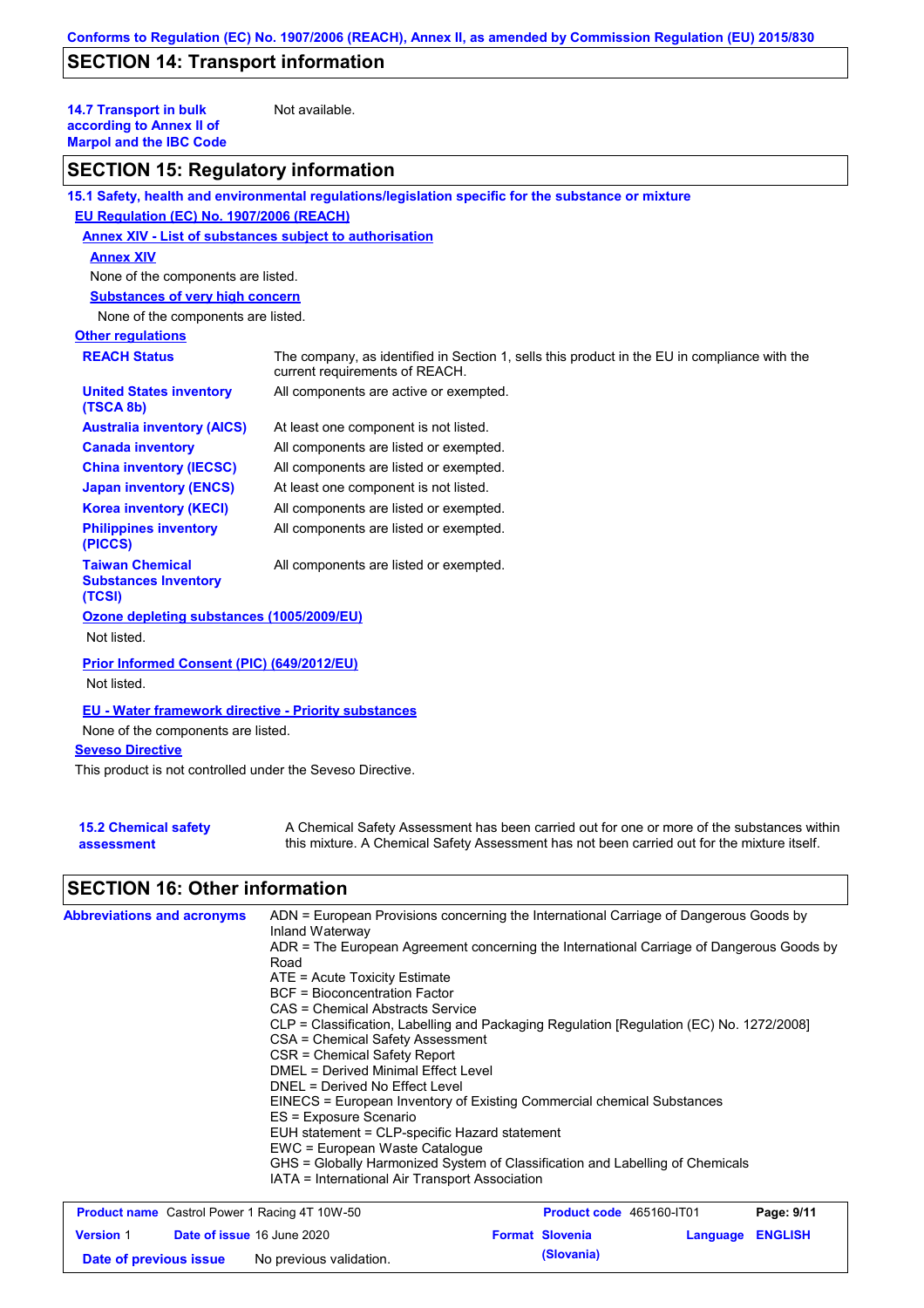### **SECTION 16: Other information**

IBC = Intermediate Bulk Container IMDG = International Maritime Dangerous Goods LogPow = logarithm of the octanol/water partition coefficient MARPOL = International Convention for the Prevention of Pollution From Ships, 1973 as modified by the Protocol of 1978. ("Marpol" = marine pollution) OECD = Organisation for Economic Co-operation and Development PBT = Persistent, Bioaccumulative and Toxic PNEC = Predicted No Effect Concentration REACH = Registration, Evaluation, Authorisation and Restriction of Chemicals Regulation [Regulation (EC) No. 1907/2006] RID = The Regulations concerning the International Carriage of Dangerous Goods by Rail RRN = REACH Registration Number SADT = Self-Accelerating Decomposition Temperature SVHC = Substances of Very High Concern STOT-RE = Specific Target Organ Toxicity - Repeated Exposure STOT-SE = Specific Target Organ Toxicity - Single Exposure TWA = Time weighted average UN = United Nations UVCB = Complex hydrocarbon substance VOC = Volatile Organic Compound vPvB = Very Persistent and Very Bioaccumulative Varies = may contain one or more of the following 64741-88-4 / RRN 01-2119488706-23, 64741-89-5 / RRN 01-2119487067-30, 64741-95-3 / RRN 01-2119487081-40, 64741-96-4/ RRN 01-2119483621-38, 64742-01-4 / RRN 01-2119488707-21, 64742-44-5 / RRN 01-2119985177-24, 64742-45-6, 64742-52-5 / RRN 01-2119467170-45, 64742-53-6 / RRN 01-2119480375-34, 64742-54-7 / RRN 01-2119484627-25, 64742-55-8 / RRN 01-2119487077-29, 64742-56-9 / RRN 01-2119480132-48, 64742-57-0 / RRN 01-2119489287-22, 64742-58-1, 64742-62-7 / RRN 01-2119480472-38, 64742-63-8, 64742-65-0 / RRN 01-2119471299-27, 64742-70-7 / RRN 01-2119487080-42, 72623-85-9 / RRN 01-2119555262-43, 72623-86-0 / RRN 01-2119474878-16, 72623-87-1 / RRN 01-2119474889-13

#### **Procedure used to derive the classification according to Regulation (EC) No. 1272/2008 [CLP/GHS]**

| <b>Classification</b>                            |                                              | <b>Justification</b>                                                                                     |
|--------------------------------------------------|----------------------------------------------|----------------------------------------------------------------------------------------------------------|
| Not classified.                                  |                                              |                                                                                                          |
| <b>Full text of abbreviated H</b><br>statements  | H <sub>304</sub><br>H413                     | May be fatal if swallowed and enters airways.<br>May cause long lasting harmful effects to aguatic life. |
| <b>Full text of classifications</b><br>[CLP/GHS] | Aquatic Chronic 4, H413<br>Asp. Tox. 1, H304 | LONG-TERM (CHRONIC) AQUATIC HAZARD - Category 4<br><b>ASPIRATION HAZARD - Category 1</b>                 |
| <b>History</b>                                   |                                              |                                                                                                          |
| Date of issue/ Date of<br>revision               | 16/06/2020                                   |                                                                                                          |
| Date of previous issue                           | No previous validation.                      |                                                                                                          |
| <b>Prepared by</b>                               | <b>Product Stewardship</b>                   |                                                                                                          |

#### **Indicates information that has changed from previously issued version.**

#### **Notice to reader**

All reasonably practicable steps have been taken to ensure this data sheet and the health, safety and environmental information contained in it is accurate as of the date specified below. No warranty or representation, express or implied is made as to the accuracy or completeness of the data and information in this data sheet.

The data and advice given apply when the product is sold for the stated application or applications. You should not use the product other than for the stated application or applications without seeking advice from BP Group.

It is the user's obligation to evaluate and use this product safely and to comply with all applicable laws and regulations. The BP Group shall not be responsible for any damage or injury resulting from use, other than the stated product use of the material, from any failure to adhere to recommendations, or from any hazards inherent in the nature of the material. Purchasers of the product for supply to a third party for use at work, have a duty to take all necessary steps to ensure that any person handling or using the product is provided with the information in this sheet. Employers have a duty to tell employees and others who may be affected of any hazards described in this sheet and of any precautions that should be taken. You can contact the BP Group to ensure that this document is the most current available. Alteration of this document is strictly prohibited.

| <b>Product name</b> Castrol Power 1 Racing 4T 10W-50 |  | <b>Product code</b> 465160-IT01   |  | Page: 10/11            |                  |  |
|------------------------------------------------------|--|-----------------------------------|--|------------------------|------------------|--|
| <b>Version 1</b>                                     |  | <b>Date of issue 16 June 2020</b> |  | <b>Format Slovenia</b> | Language ENGLISH |  |
| Date of previous issue                               |  | No previous validation.           |  | (Slovania)             |                  |  |